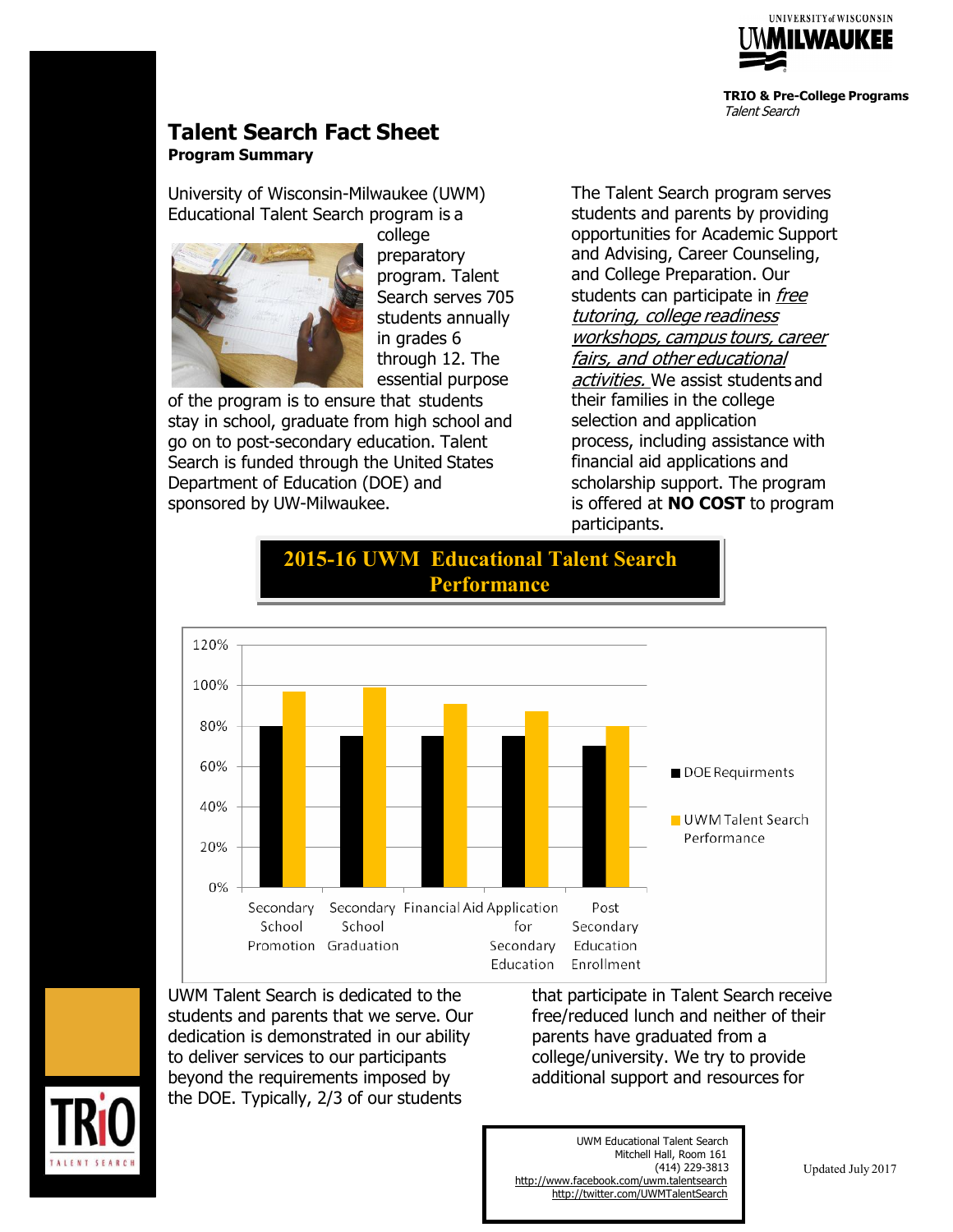

**TRIO & Pre-College Programs** Talent Search

students, their families, and school support staff. Our 2011 Performance demonstrates our dedication to providing "World Class" educational

support and services to our participants to ensure that our students are prepared for college.



## **Workshops**

"Senior Day" "Career Day" "Transitioning from Middle School to High School" "Day of Giving"

"Financial Aid Workshop" "Writing Workshop"

#### **College Tours and Visits**

Summer 2016 St. Louis, Missouri College Tour Spring Break 2016 Minneapolis, MN Tour Summer 2014 New York College Tour Spring Break 2012 Washington D.C. College Tour Spring Break 2011 Atlanta College Tour Spring Break 2010 Ohio College Tour Spring Break 2009 Tennessee College Tour UW Green Bay Campus Visit UW Whitewater Campus Visit UW Milwaukee Campus Visit UW Madison Campus Visit UW-Oshkosh Campus Visit UW-Madison Campus Tour Concordia University Campus Visit Marquette University Campus Visit MSOE & MATC Campus Visit

## **Program Activities**

Woodland Pattern Poetry Camp (Summer Day Camp)

#### **College Activities**

WEASSP Student & Parent Conference College Goal Wisconsin

## **Cultural Events**

Packer Hall of Fame MLK Memorial **Summerfest** Museum of African Art Milwaukee Art Museum Milwaukee Public Museum Harlem Walking Tour

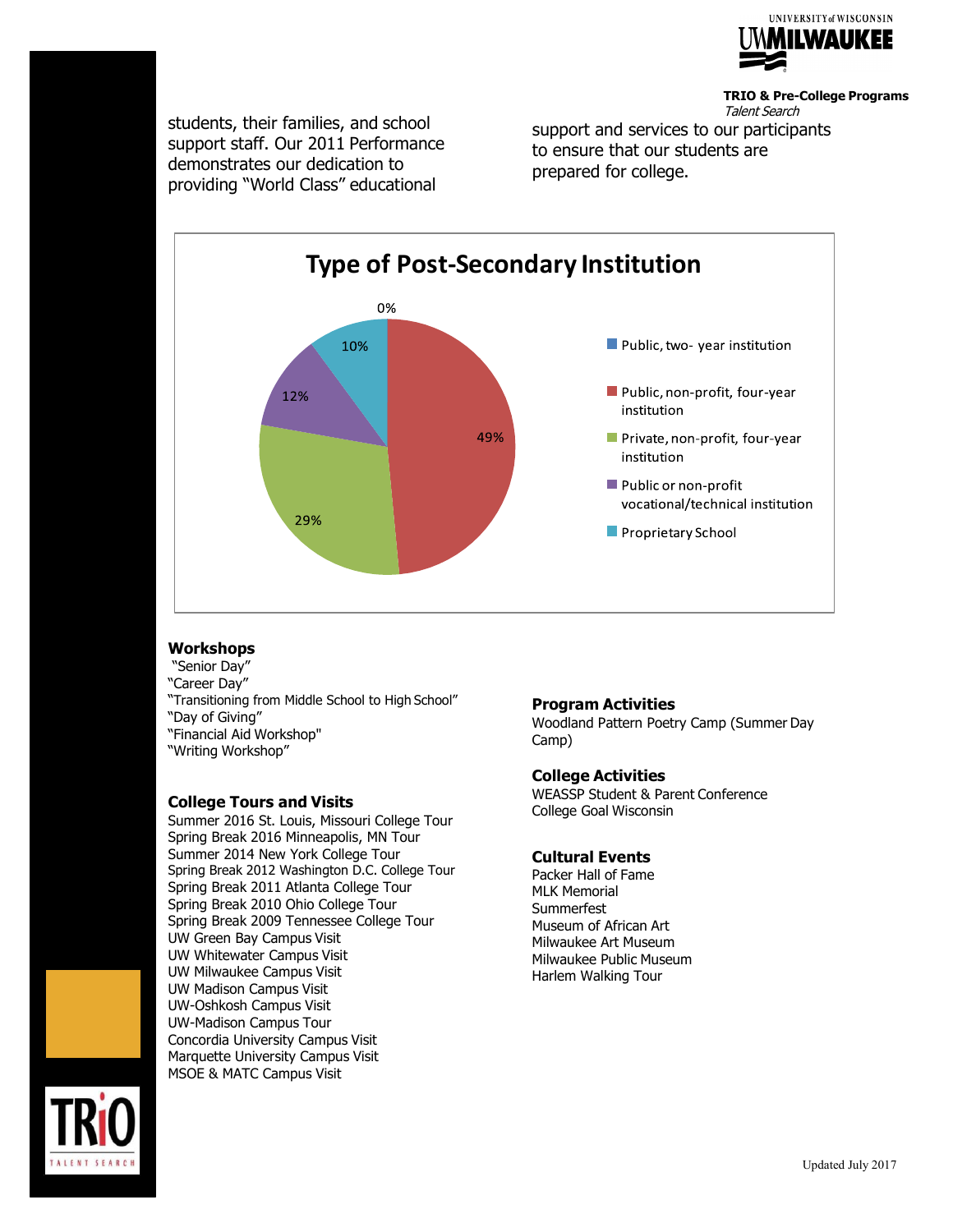# **University of Wisconsin-Milwaukee Talent Search Program GENERAL APPLICATION**

The information you provide on this application form is covered by the Privacy of Information Act and will be held in the strictest confidence.

| 1. | <b>SECTION I- General Information (please print or type)</b>                                                                                                                                                    |                                                                                                                                      | Date of Application                                                                                                                                                                                                            |           | <b>Please</b><br>remember to<br>add the SSN |
|----|-----------------------------------------------------------------------------------------------------------------------------------------------------------------------------------------------------------------|--------------------------------------------------------------------------------------------------------------------------------------|--------------------------------------------------------------------------------------------------------------------------------------------------------------------------------------------------------------------------------|-----------|---------------------------------------------|
|    | Applicant's Name (First/Middle Initial/Last)                                                                                                                                                                    |                                                                                                                                      | <b>Social Security Number</b>                                                                                                                                                                                                  |           |                                             |
|    | Address: Street/Apt #                                                                                                                                                                                           | City                                                                                                                                 | State                                                                                                                                                                                                                          | Zip code  |                                             |
| 2. | <b>Telephone Number:</b>                                                                                                                                                                                        |                                                                                                                                      | Student's e-mail Student by the state of the state of the state of the state of the state of the state of the state of the state of the state of the state of the state of the state of the state of the state of the state of |           |                                             |
| 3. | Gender:<br>$\Box$ Male $\Box$ Female                                                                                                                                                                            | Current Age:                                                                                                                         |                                                                                                                                                                                                                                |           |                                             |
|    | Are you an orphan or ward of the state?                                                                                                                                                                         | $\Box$ Yes $\Box$ No                                                                                                                 | Student ID #: Web The Management of the Student ID #:                                                                                                                                                                          |           |                                             |
| 4. | <b>Ethnicity: Check all that Apply</b><br>Asian, non-Hispanic/Latino<br>Hispanic/Latino of any race<br>Native Hawaiian or other Pacific Islander, non-Hispanic   Two or more races, non-Hispanic/Latino   Other | American Indian or Alaska Native, non-Hispanic/Latino<br>Black or African American, non-Hispanic/Latino   White, non-Hispanic/Latino |                                                                                                                                                                                                                                |           |                                             |
| 5. | A citizen or national of the United States.<br>Are you:<br>A permanent resident of the United States.<br>A permanent resident of the Trust Territory of<br>the Pacific Islands.                                 |                                                                                                                                      | In the United States for other than a temporary purpose (You must<br>provide evidence from the Immigration and Naturalization Service's).                                                                                      |           |                                             |
| 6. | Name the school you are currently attending:                                                                                                                                                                    |                                                                                                                                      |                                                                                                                                                                                                                                |           |                                             |
| 7. | $\Box$ 6 7 8 9 10 11 12<br>Circle your current grade / or if<br>dropout highest grade you have<br>completed?                                                                                                    | $\bigcap$ GED<br>Adult High School College: Freshman Sophomore<br>Junior Senior                                                      |                                                                                                                                                                                                                                |           |                                             |
| 8. | Do you currently participate in a TRIO Program? TYES TNo<br>(If are currently enrolled in a precollege program, circle program below)                                                                           |                                                                                                                                      |                                                                                                                                                                                                                                |           |                                             |
|    | Upward Bound<br>Jpward Bound<br>Math & Science (UBMS)<br>UB)<br>(EOC)                                                                                                                                           | Educational Opportunity Center<br>Other list:                                                                                        |                                                                                                                                                                                                                                |           |                                             |
| 9. | Do either of your biological/adoptive parent(s) have a bachelor's degree (4 years)?<br>10. Parent/Guardian Signature:                                                                                           |                                                                                                                                      | $\Box$ YES                                                                                                                                                                                                                     | $\Box$ No |                                             |
|    | Print Name (First/Middle Initial/Last)                                                                                                                                                                          | <b>Parent Signature</b>                                                                                                              |                                                                                                                                                                                                                                |           | <b>Please sign</b><br>the                   |
|    |                                                                                                                                                                                                                 |                                                                                                                                      | Work Phone: ( and ) and ( and ) and ( and ) and ( and ) and ( and ) and ( and ) and ( and ) and ( and ) and ( and ) and ( and ) and ( and ) and ( and ) and ( and ) and ( and ) and ( and ) and ( and ) and ( and ) and ( and  |           | application                                 |
|    | Cell Phone: $(\_\_)$                                                                                                                                                                                            | E-mail:                                                                                                                              |                                                                                                                                                                                                                                |           |                                             |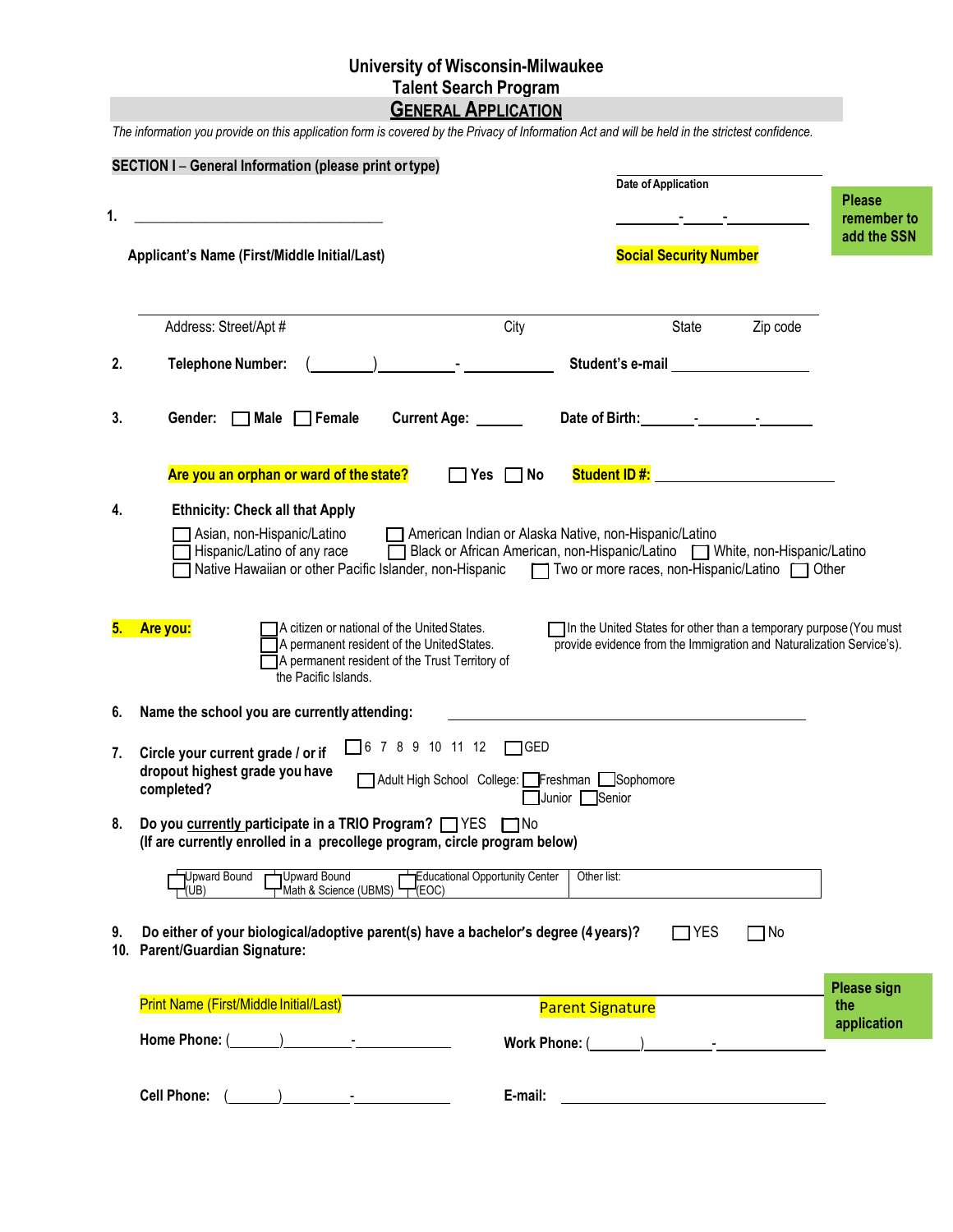## **University of Wisconsin-Milwaukee Talent Search Program**

|     | <b>SECTION II - Interest/Career Information</b>                                                                                                                                                                                |                                                                                                              |                                                                                                                                                                                                                               |                                                                 |
|-----|--------------------------------------------------------------------------------------------------------------------------------------------------------------------------------------------------------------------------------|--------------------------------------------------------------------------------------------------------------|-------------------------------------------------------------------------------------------------------------------------------------------------------------------------------------------------------------------------------|-----------------------------------------------------------------|
| 11. | <b>Please Check All that Apply.</b>                                                                                                                                                                                            |                                                                                                              |                                                                                                                                                                                                                               |                                                                 |
|     | Agriculture<br>Education<br>Math<br>Social Science/Culture<br>Computer<br>Other:                                                                                                                                               | Architecture<br>Engineering<br>Medicine<br>Arts/Humanities<br>Language                                       | English/Literature<br>Music<br>Athletics<br>Environment<br>Politics                                                                                                                                                           | <b>Natural Science</b><br><b>Business</b><br>History<br>Nursing |
|     | <b>SECTION III - Available Services</b>                                                                                                                                                                                        |                                                                                                              |                                                                                                                                                                                                                               |                                                                 |
| 12. | Check areas for which you may need assistance or wish to receive information.                                                                                                                                                  |                                                                                                              |                                                                                                                                                                                                                               |                                                                 |
|     | <b>General Advising</b><br>Academic Advising<br>Course Selection<br><b>Exploring Careers</b>                                                                                                                                   | <b>College Preparation</b><br>Selecting a Major<br>Application & Admissions<br><b>Financial Aid Advising</b> | Tutoring - Workshops in:<br>Test Taking<br>Languages<br><b>MPS Proficiencies</b>                                                                                                                                              | Time Management<br>Note-Taking<br><b>ACT/SAT</b>                |
|     | <b>SECTION IV - Secondary/Emergency Contact:</b>                                                                                                                                                                               |                                                                                                              |                                                                                                                                                                                                                               |                                                                 |
|     | Name (First/Middle Initial/Last)                                                                                                                                                                                               |                                                                                                              |                                                                                                                                                                                                                               |                                                                 |
|     | Address: Street/Apt #                                                                                                                                                                                                          | City                                                                                                         | State                                                                                                                                                                                                                         | Zip code                                                        |
|     | Home Phone: ( ) Fig. 2.1 and 2.1 and 2.1 and 2.1 and 2.1 and 2.1 and 2.1 and 2.1 and 2.1 and 2.1 and 2.1 and 2.1 and 2.1 and 2.1 and 2.1 and 2.1 and 2.1 and 2.1 and 2.1 and 2.1 and 2.1 and 2.1 and 2.1 and 2.1 and 2.1 and 2 |                                                                                                              | Cell Phone: ( and ) and the set of the set of the set of the set of the set of the set of the set of the set of the set of the set of the set of the set of the set of the set of the set of the set of the set of the set of |                                                                 |
|     | <b>SECTION V - Photograph Permission</b>                                                                                                                                                                                       |                                                                                                              |                                                                                                                                                                                                                               |                                                                 |
|     | release or posters/brochures:                                                                                                                                                                                                  |                                                                                                              | 13. I hereby give permission to the Talent Search Program to use photographs/videos of the below named child for publicity                                                                                                    |                                                                 |
|     | <b>Parent/Guardian Signature</b>                                                                                                                                                                                               |                                                                                                              | Date                                                                                                                                                                                                                          |                                                                 |
|     | Student's Name:                                                                                                                                                                                                                |                                                                                                              |                                                                                                                                                                                                                               |                                                                 |
|     | <b>SECTION VI - Health Information</b>                                                                                                                                                                                         |                                                                                                              |                                                                                                                                                                                                                               |                                                                 |
|     |                                                                                                                                                                                                                                |                                                                                                              |                                                                                                                                                                                                                               |                                                                 |
|     | Medication:                                                                                                                                                                                                                    |                                                                                                              | Health, Medical and Surgical Insurance: Manual According to the Control of the Control of the Control of the Co                                                                                                               |                                                                 |

**I certify that all the information on this application form is true and correct to the best of my knowledge. I have included all necessary documentation requested. I agree to give proof of any information I am not able to include when asked by officials of the UWM Talent SearchProgram.**

Student/Applicant Signature **Parent/Guardian Signature** Parent/Guardian Signature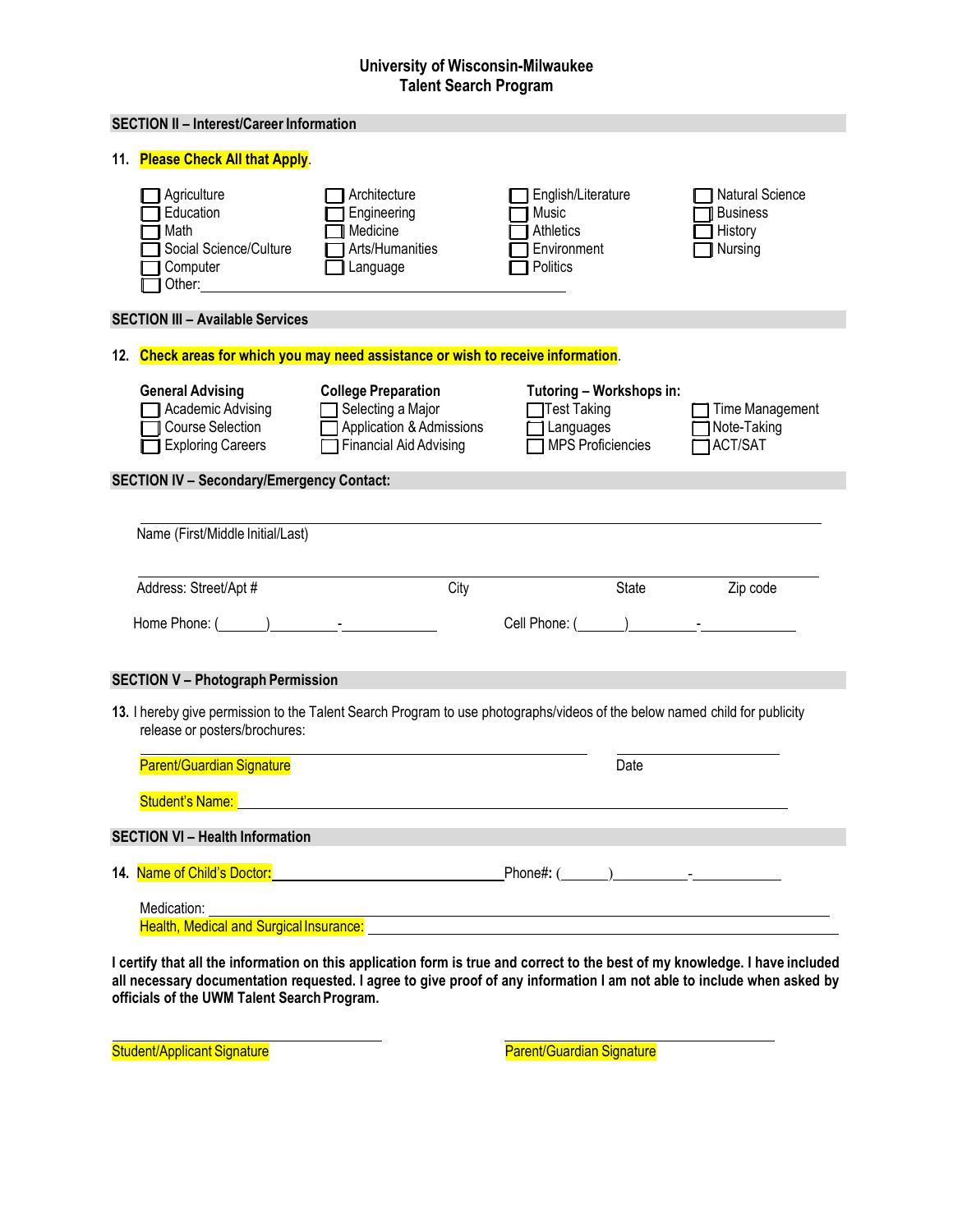This information is strictly confidential and will be used for the purpose of evaluating eligibility for the Talent **Search Program only**.

|     | BELOW.                                 |                                                                    | <b>UWM- TALENT SEARCH INCOME VERIFICATION FORM</b><br>Documentation about your family income is required to complete your child's file. OR YOU CAN COMPLETE THE FORM |                              |                                                     |
|-----|----------------------------------------|--------------------------------------------------------------------|----------------------------------------------------------------------------------------------------------------------------------------------------------------------|------------------------------|-----------------------------------------------------|
|     | Student's Name:                        |                                                                    |                                                                                                                                                                      |                              |                                                     |
|     | School:                                |                                                                    | <u> 1989 - John Stein, Amerikaansk konstantinopler († 1989)</u>                                                                                                      |                              |                                                     |
| 1.  |                                        | Your Taxable Income (located on your Federal Tax Form):            |                                                                                                                                                                      |                              |                                                     |
| 2.  |                                        | source and amount of your nontaxable income:                       | If you or your parent(s)/guardian(s)did not file an income tax form, please provide the following information regarding the                                          |                              |                                                     |
|     | <b>SOURCE</b>                          | <b>MONTHLY INCOME</b>                                              | <b>SOURCE</b>                                                                                                                                                        | <b>MONTHLY INCOME</b>        |                                                     |
|     | AFDC or W2                             | $\frac{\text{S}}{\text{S}}$                                        | Social Security                                                                                                                                                      | $\sim$                       |                                                     |
|     | Retirement/Pension                     | $\sim$                                                             | Net Salary                                                                                                                                                           |                              |                                                     |
|     | Other                                  | S                                                                  | Food Stamps                                                                                                                                                          | S.                           |                                                     |
| 4a. |                                        | Does your child receive Free/reduced Lunch (please circle one) VES |                                                                                                                                                                      | NO<br><sub>or</sub>          |                                                     |
| 4b. | <b>Circle the size of your family.</b> |                                                                    | If NO, is your child eligible for Free Lunch at school (please circle one) $\Box$ YES                                                                                | $\Box$ NO<br>or              | Please be sure to<br>choose<br>your<br>family size. |
|     | 12<br>- 11                             | $\vert 3 \vert$<br>- 15<br>14                                      | 78<br>$\Box$ 6<br>$\sqrt{7}$                                                                                                                                         | more than 8 members          |                                                     |
|     |                                        |                                                                    | I certify that I have read this document and that it is accurate and complete to the best of my knowledge.                                                           |                              |                                                     |
|     | Parent/Guardian Signature              |                                                                    | <b>Date</b>                                                                                                                                                          |                              |                                                     |
|     |                                        |                                                                    | <b>For Office Use Only</b>                                                                                                                                           |                              |                                                     |
|     | Family size                            | Income Reported (See<br>above)                                     | Free Lunch                                                                                                                                                           | Lines                        | Meet Low Income Guides                              |
|     |                                        |                                                                    | <b>YES</b>                                                                                                                                                           | N <sub>O</sub><br><b>YES</b> | N <sub>O</sub>                                      |

#### **Federal TRIO Programs 2019 Annual Low Income Levels (Effective January 11, 2019)**

| Size of Family | 48 Contiguous States,            |
|----------------|----------------------------------|
|                | D.C., and Outlying Jurisdictions |
|                | \$18,735                         |
| $\overline{2}$ | \$25,365                         |
| 3              | \$31,995                         |
| $\overline{4}$ | \$38,625                         |
| 5              | \$45,255                         |
| 6              | \$51,885                         |
| $\overline{7}$ | \$58,515                         |
| 8              | \$65,145                         |

For family units with more than eight members, add the following amount for each additional family member: \$6,630 for the 48 contiguous states, the District of Columbia and outlying jurisdictions; \$8,295 for Alaska; and \$7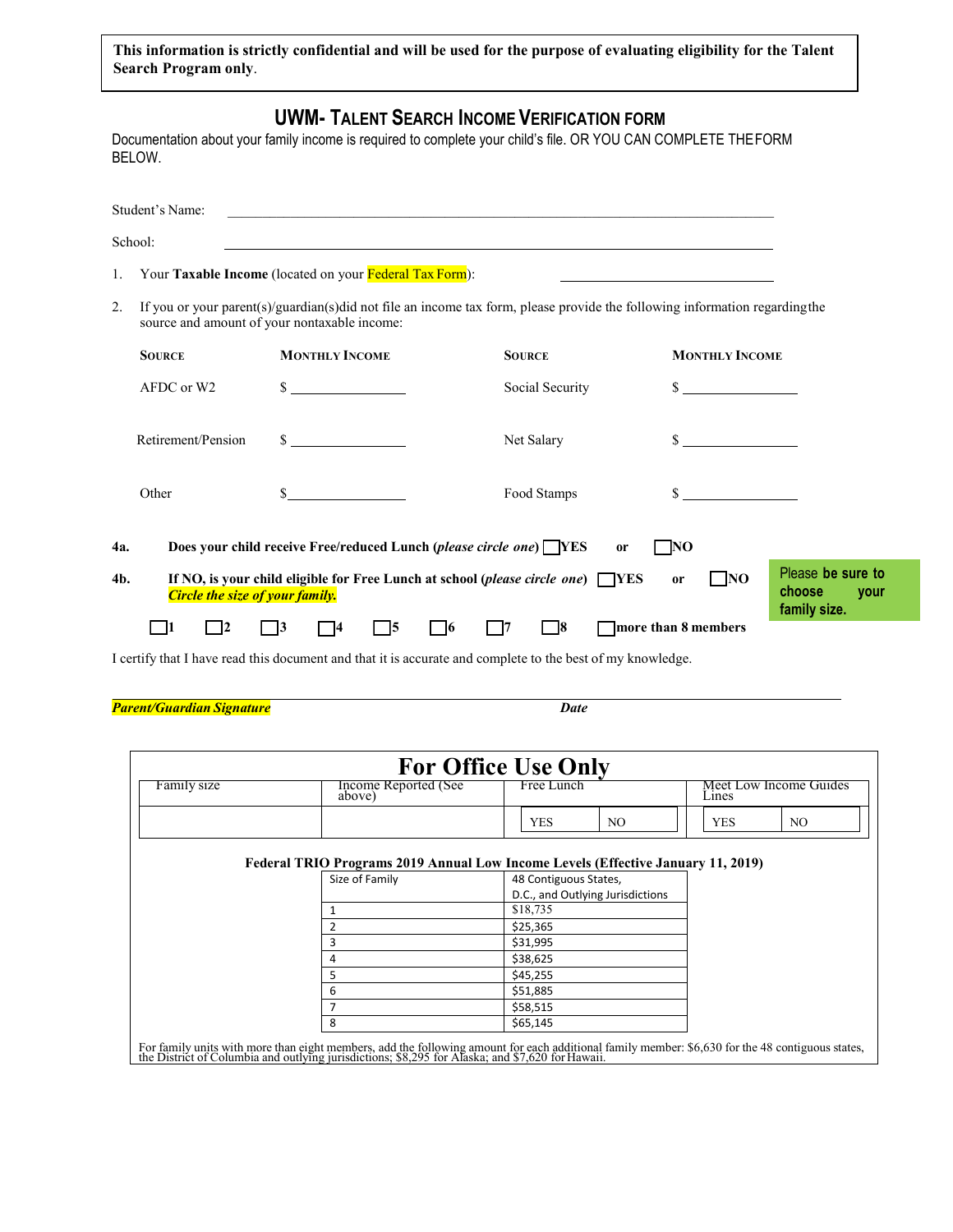#### **University of Wisconsin – Milwaukee Talent Search Program Behavioral Contract for Students**

Our workshops and activities are designed to help you increase your academic and social abilities -- helping you work toward a better future. For this reason, all students have the responsibility to help maintain the best possible atmosphere for learning so that everyone will be able to do his/her best. By paying attention, following directions, participating in activities and, most of all, by treating everyone with respect, you will be helping to accomplish this goal.

#### *Both parents and students are asked to read and sign this paper below.Thanks!*

#### **Student Responsibilities**

- 1. To behave in a respectful manner to presenters, tutors, program staff, and other students.
- 2. To avoid abusive or loud language.
- 3. To ask questions if you do not understand what is being discussed.
- 4. To respect the property of other students, presenters, tutors, and the university.
- 5. To arrive on time and remain for the entire session.
- 6. To not bring radios, headphones, or cellular phones to workshops or tutoring sessions.
- 7. To not wear hats or caps during programs, except where a student may have a religious or closely held belief for doing so.
- 8. A student bringing any kind of weapon will automatically be dismissed from the program.
- 9. To not engage in any inappropriate conduct, including sexual activity, while participating in any aspect of the program.
- 10. To not engage in any illegal activity while participating in any aspect of the program, including possession or use of alcohol or controlled substances without medical authorization.

Students not maintaining these standards will typically be warned and the parents will be contacted. Following a second warning, and upon consultation with the staff, a student may be dismissed from the program. UWM, however, reserves the right to impose discipline as it deems appropriate, including automatic dismissal from the program.

#### **Parent/Guardian Responsibilities:**

- 1. To encourage your student to participate and do his/her best -- your interest and involvement are crucial to their success.
- 2. To participate in parent workshops as often as possible. They will provide you with information which will help you and your student. Your involvement sends a strong message to your student that these programs are an important contributor to their success.
- 3. To provide transportation to and from the program -- please be sure that the student arrives on time and is picked up promptly.
- 4. To communicate with the program in writing about any special needs or circumstances. For example, if a student attending alone needs to leave early, please send a note.

*Thanks to all parents and students for your understanding and cooperation in thesematters!* **I have read and agree to abide by the above expectations for the Talent Search Program.**

| <b>Student Signature</b>         | Date |
|----------------------------------|------|
|                                  |      |
|                                  |      |
| <b>Parent/Guardian Signature</b> | Date |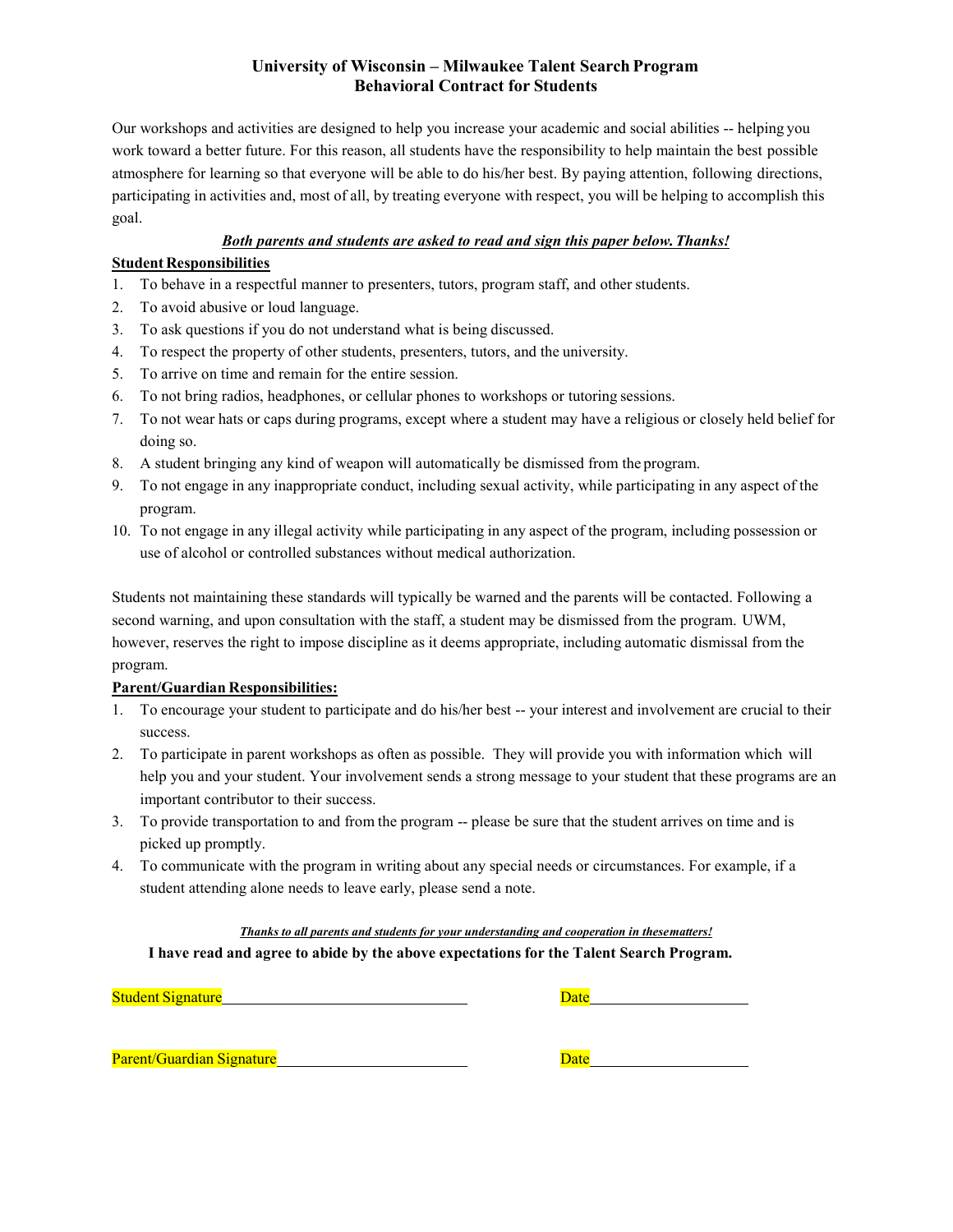# **UWM- Talent Search STUDENT AND PARENT/GUARDIAN CONTRACT**

In order for us to serve you with a strong academic program, we must have a sincere commitment from you and your parent(s)/guardian(s).

Participants are expected to make a firm commitment to participate in all programactivities.

## **PLEASE READ THE FOLLOWING VERYCAREFULLY.**

I understand that during my participation in the UWM Educational Talent SearchProgram:

- 1. My purpose will be to prepare for entrance into a postsecondary program at a college, university or institution.
- 2. I will accept all appointments and attend all meetings throughout the Educational Talent Search Program (i.e., workshops, tutoring, and field trips, etc).
- 3. I will abide by all rules and regulations of the Educational Talent Search Program and the University of Wisconsin-Milwaukee.
- 4. Poor attendance or lack of participation will be basis for dismissal from the program.
- 5. I/we, the parent(s)/guardians(s), will provide, to the best of my/our ability, the necessary support and assistance to prepare this young person for high school completion and postsecondary education.

| <b>Student Signature</b>  | <b>Date</b>          |
|---------------------------|----------------------|
| Parent/Guardian Signature | <b>Date</b>          |
| School                    | <b>Current Grade</b> |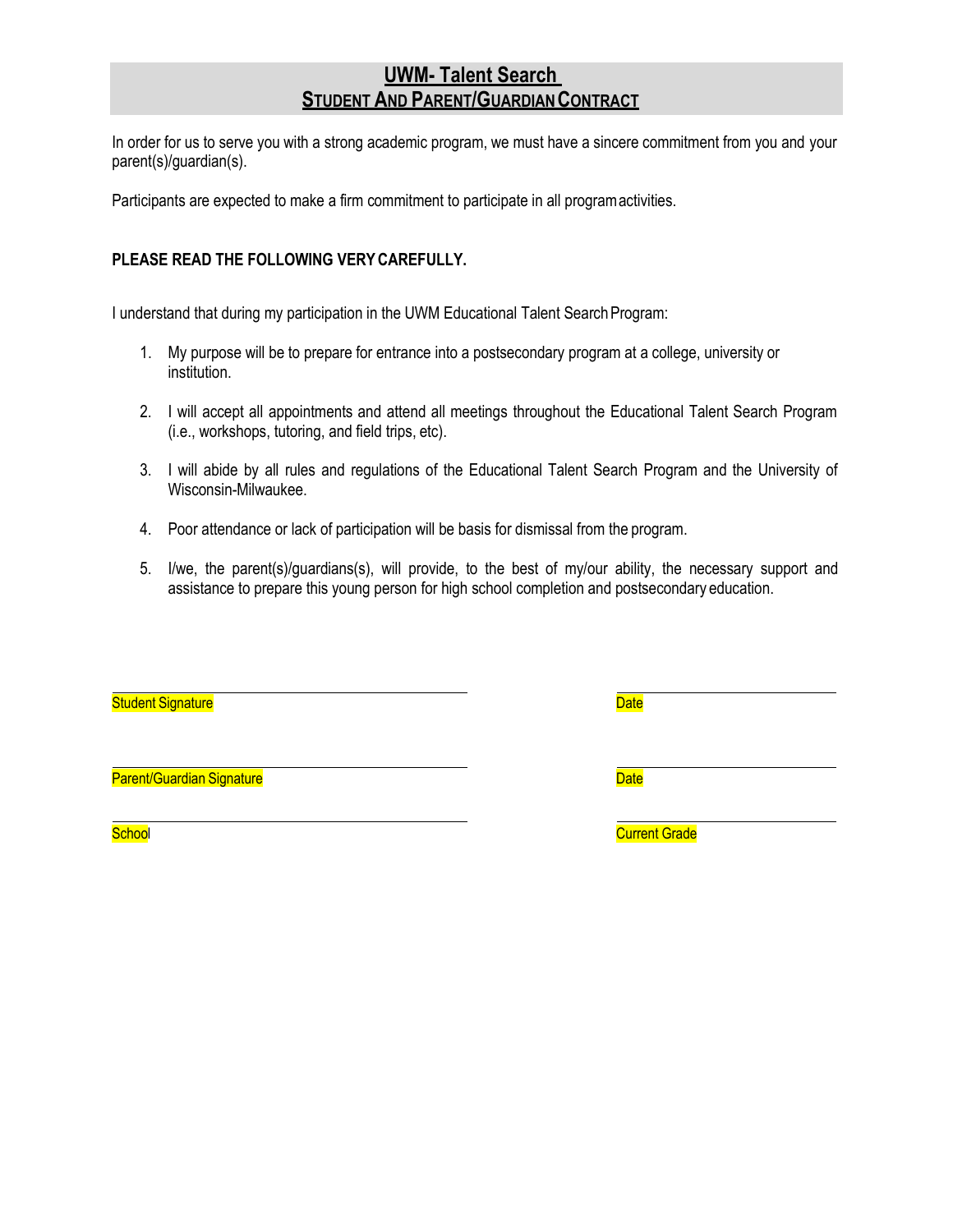## **University of Wisconsin-Milwaukee Talent Search Program PARENT CONSENT AND AUTHORIZATION FORM**

hereby consent to the participation of (Parent/Guardian Name)

in UWM Pre-college.

(Student Name)

**I give permission for my child to go on supervised field trips authorized by the program.** Transportation may be provided by bus or private car.

**I hereby voluntarily assume all risks and responsibilities surrounding my child's participation in the pre- college programs.** I hereby release and agree to indemnify the Board of Regents of the University of Wisconsin System, its officers, agents, employees, and volunteers from any liability or damage to personal property or personal injury, which may result from my child's participation, unless such damage or injury is the result of negligence on the part of the University.

**I hereby consent/authorize for my child to receive emergency medical care in the event that I cannot be reached.** This authorizes University personnel to obtain treatment from any reasonably accessible health care institution should the need arise. I understand that I am responsible for the cost of all services and medications, excluding those that maybe the responsibility of the University as indicated in the aboveparagraph.

**I grant the UWM Pre-college programs permission to obtain a copy of middle school grade reports, high school transcripts, available test scores concerning academic progress and college related information (i.e. Enrollment status, grades, FAFSA) I also grant my child permission to participate in academic advising meetings at school with the UWM Talent Search staff.** I understand that this information will be used solely by the pre-college programs and the contents will be kept in the strictest confidence. By signing this release I am authorizing UW-Milwaukee Talent Search Program to release and receive all records, documents and information pertinent to my education.

**My signature below certifies that I have read, understood, and agreed to the above. I also understand that this document will be valid throughout my child's involvement in the Talent Search Program which would conclude six years post high school graduation.** 

 **\_\_\_\_\_\_\_\_\_\_\_\_\_\_\_\_\_\_\_\_\_\_\_\_\_\_\_\_\_\_\_\_\_\_\_\_\_\_\_\_\_\_\_\_\_\_\_\_\_\_\_\_\_\_\_ \_\_\_\_\_\_\_\_\_\_\_\_\_\_\_\_\_\_\_\_**

Student Signature Date

Parent/Guardian Signature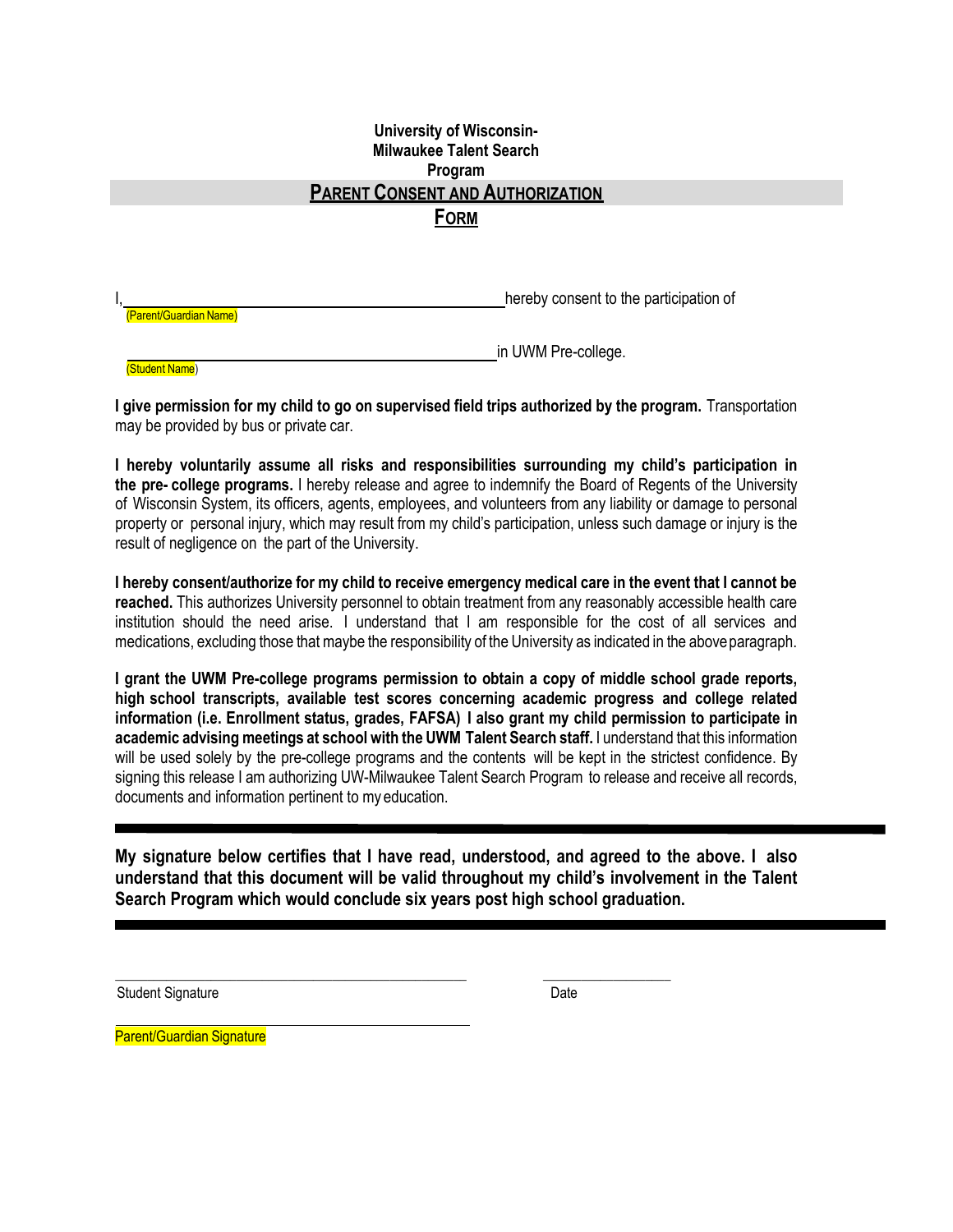# **UW-Milwaukee Talent Search Program PARENT PARTICIPATION FORM**

#### Dear Parent:

The Talent Search Program looks forward to working with you to discuss ways in which we can help your child excel in school and get the maximum benefit from our program. Since you know your child better than we do, we value your views on his/her academic progress. We will also be working in close contact with the school about your child's progress. We are sure that together we can ensure your child the most positive academic experience.

Please complete the following information:

#### *Name: Parent/Guardian*

(First /Middle Initial/Last)

#### *Child's Name:*

(First /Middle Initial/Last)

School Grade

Please answer the following brief questionnaire. This will help me to focus on your concerns in addition to the services I have planned for your child.

- 1. How do you feel your child is performing in school so far this year compared to other years?
- 2. What concerns do you have with regard to your child's:

a. School participation and performance?

b. Homework and after school activities?

3. What subject area(s) does your child seem to have a problem in and what kind of help do you suggest will help him/her improve?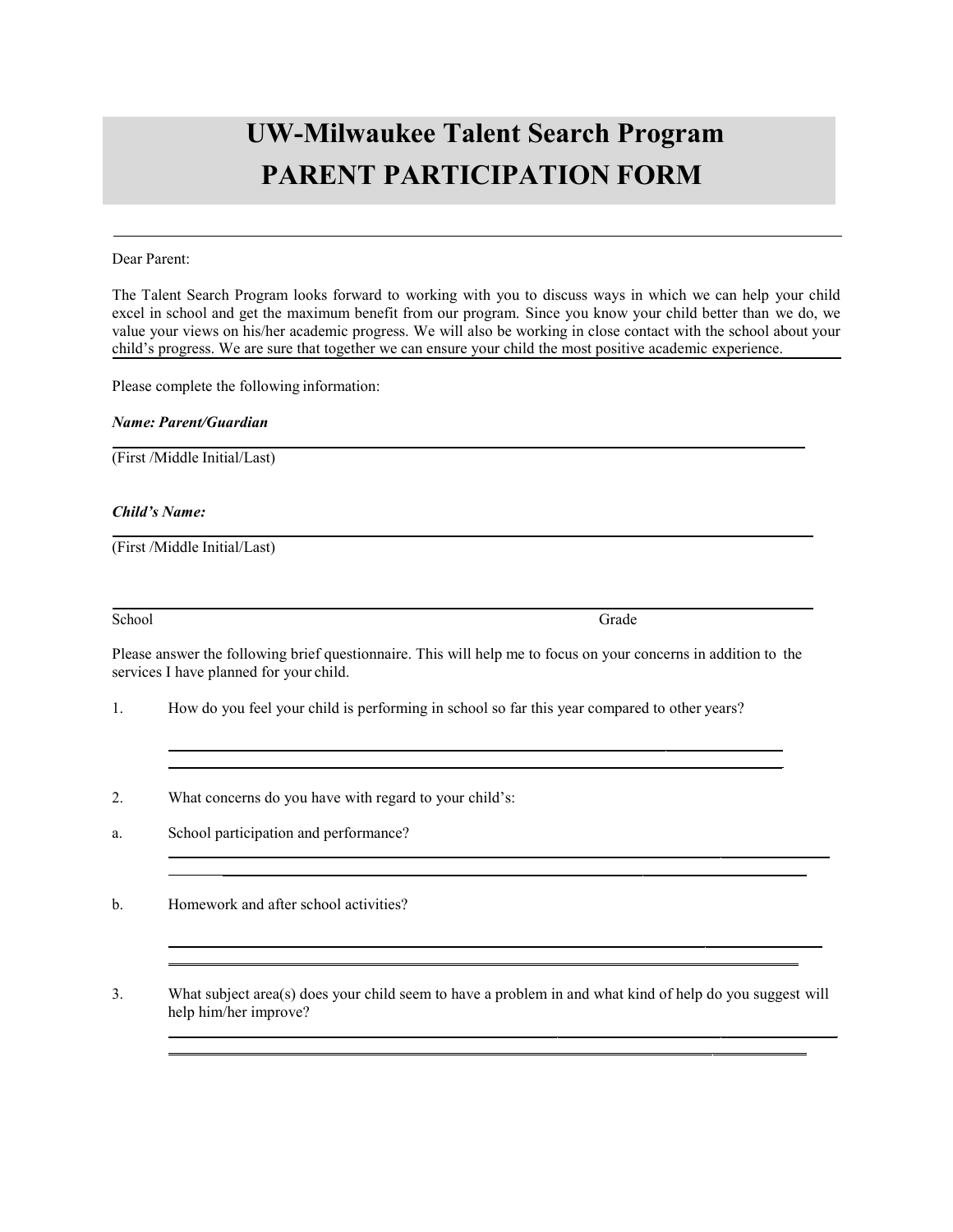4. What enrichment activities, remedial areas or summer programs would you recommend for your child? \_\_\_\_\_\_\_\_\_\_\_\_\_\_\_\_\_\_\_\_\_\_\_\_\_\_\_\_\_\_\_\_\_\_\_\_\_\_\_\_\_\_\_\_\_\_\_\_\_\_\_\_\_\_\_\_\_\_\_\_\_\_\_\_\_\_\_\_\_\_\_\_\_\_\_\_\_\_\_\_\_\_\_\_\_\_

 $\mathcal{L}_\mathcal{L} = \{ \mathcal{L}_\mathcal{L} = \{ \mathcal{L}_\mathcal{L} = \{ \mathcal{L}_\mathcal{L} = \{ \mathcal{L}_\mathcal{L} = \{ \mathcal{L}_\mathcal{L} = \{ \mathcal{L}_\mathcal{L} = \{ \mathcal{L}_\mathcal{L} = \{ \mathcal{L}_\mathcal{L} = \{ \mathcal{L}_\mathcal{L} = \{ \mathcal{L}_\mathcal{L} = \{ \mathcal{L}_\mathcal{L} = \{ \mathcal{L}_\mathcal{L} = \{ \mathcal{L}_\mathcal{L} = \{ \mathcal{L}_\mathcal{$  $\_$  , and the state of the state of the state of the state of the state of the state of the state of the state of the state of the state of the state of the state of the state of the state of the state of the state of the

5. Do you notice any habits, behavioral traits, or hobbies that you think we should:

and the control of the control of the control of the control of the control of the control of the control of the

- a. Encourage:
- b. Discourage:

Any other information you may want to communicate:

If you have any questions, please feel free to contact me at **(414) 229-3813.**

#### **Referral Source** (Please check all that apply)

|    | Counselor or teacher recommendations     |
|----|------------------------------------------|
| II | ll Parent                                |
|    | $\Box$ Self-referral                     |
|    | Community Agency or other recommendation |
|    | Talent Search Recruitment                |
|    | <b>□ Talent Search Brochure</b>          |
|    | UWM Brochure                             |
|    | $\Box$ Other:                            |
| 6  |                                          |